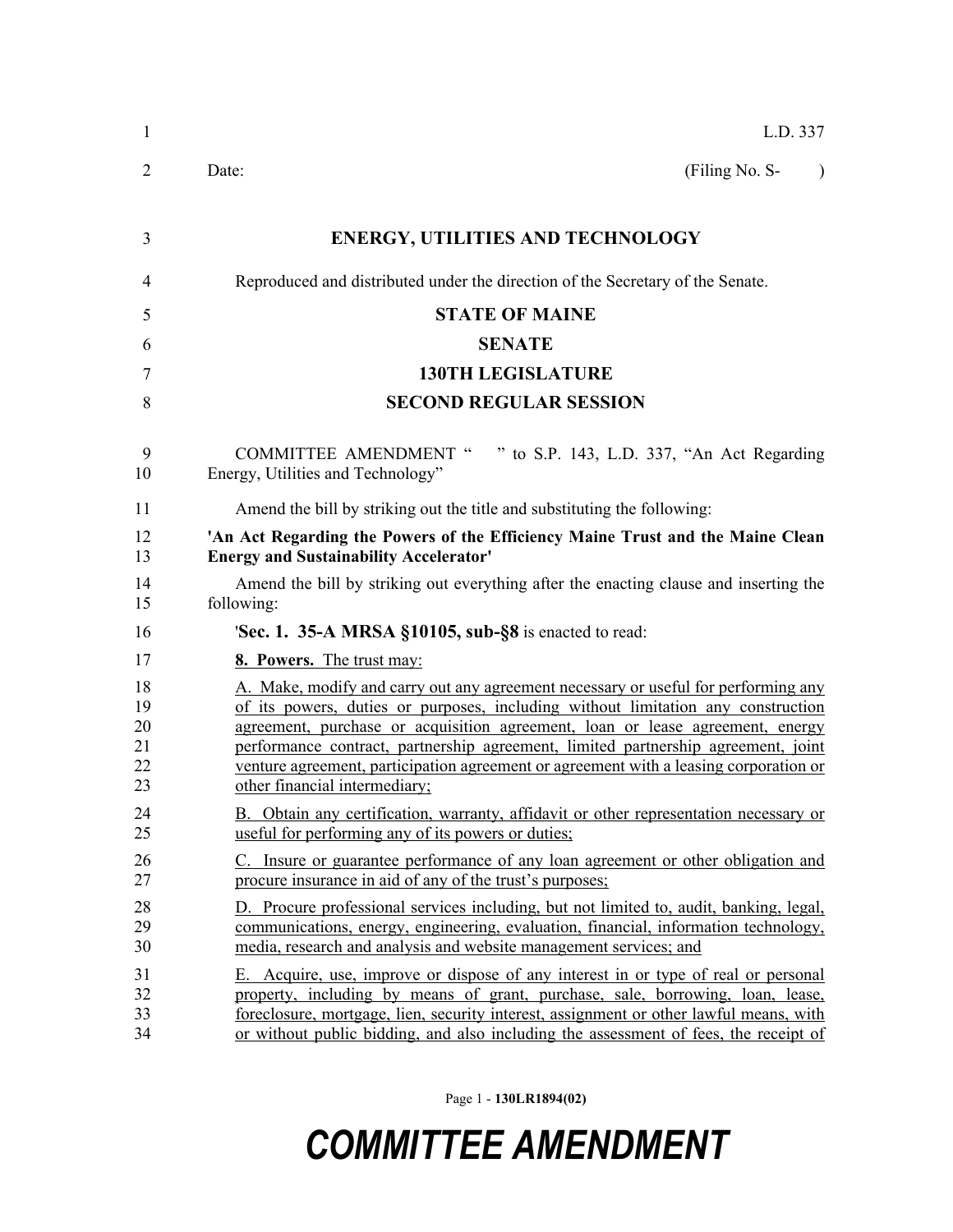| 1              | reimbursements for expenses incurred in carrying out its purposes and the expenditure           |
|----------------|-------------------------------------------------------------------------------------------------|
| $\overline{2}$ | or investment of its funds.                                                                     |
| 3              | Sec. 2. 35-A MRSA §10129, sub-§1, ¶G-1 is enacted to read:                                      |
| 4              | G-1. "Lease" means a transfer of the right to possession and use of property, goods or          |
| 5              | equipment in connection with a qualified project for a term in return for consideration.        |
| 6              | A lease may include or use a finance lease, a municipal lease as defined under Title            |
| 7              | 30-A, section 6006-C, a lease-purchase agreement, an installment sales contract or a            |
| 8              | similar property acquisition and financing arrangement.                                         |
| 9              | Sec. 3. 35-A MRSA §10129, sub-§1, ¶K-1 is enacted to read:                                      |
| 10             | K-1. "Security interest" means an interest in property created by agreement for the             |
| 11             | purpose of securing payment or performance of an obligation or indemnifying against             |
| 12             | loss or liability. A security interest may include, but is not limited to, a mortgage, a        |
| 13             | pledge, a security agreement, a purchase-money security interest, a financing                   |
| 14             | statement, assignments of leases and rents or other forms of lien or encumbrance.               |
| 15             | Sec. 4. 35-A MRSA §10129, sub-§2, as enacted by PL 2021, c. 358, §2 and                         |
| 16             | reallocated by RR 2021, c. 1, Pt. A, §40, is amended to read:                                   |
| 17             | <b>2. Establishment.</b> The Maine Clean Energy and Sustainability Accelerator is               |
| 18             | established under the trust and is administered by the trust as a dedicated, specialized        |
| 19             | finance program designed to drive private capital into market gaps for goods and services       |
| 20             | producing low or zero greenhouse gas emissions and use finance tools to mitigate climate        |
| 21             | change; that does not take deposits; that is funded by government, public, private or           |
| 22             | charitable contributions as described in subsection 7; and that invests in or finances projects |
| 23             | alone or in conjunction with other investors.                                                   |
| 24             | Sec. 5. 35-A MRSA §10129, sub-§4, as enacted by PL 2021, c. 358, §2 and                         |
| 25             | reallocated by RR 2021, c. 1, Pt. A, §40, is amended to read:                                   |
| 26             | 4. Finance and investment. The following provisions govern the finance and                      |
| 27             | investment activities of the accelerator.                                                       |
| 28             | A. The accelerator may provide finance and investment services, including but not               |
| 29             | limited to:                                                                                     |
| 30             | (1) Originating, evaluating, underwriting and closing financing and investment                  |
| 31             | transactions in qualified projects;                                                             |
| 32             | (2) Partnering with private capital providers and capital markets to attract co-                |
| 33             | investment from private banks, community development financial institutions,                    |
| 34             | investors and others in order to drive new investment into underpenetrated markets,             |
| 35             | to increase the efficiency of private capital markets with respect to investing in              |
| 36             | greenhouse gas reduction projects and to increase total investment caused by the                |
| 37             | accelerator;                                                                                    |
| 38             | (3) Managing the accelerator's portfolio of assets to ensure performance and                    |
| 39             | monitor risk;                                                                                   |
| 40             | (4) Ensuring appropriate debt and risk mitigation products are offered; and                     |

Page 2 - **130LR1894(02)**

## *COMMITTEE AMENDMENT*